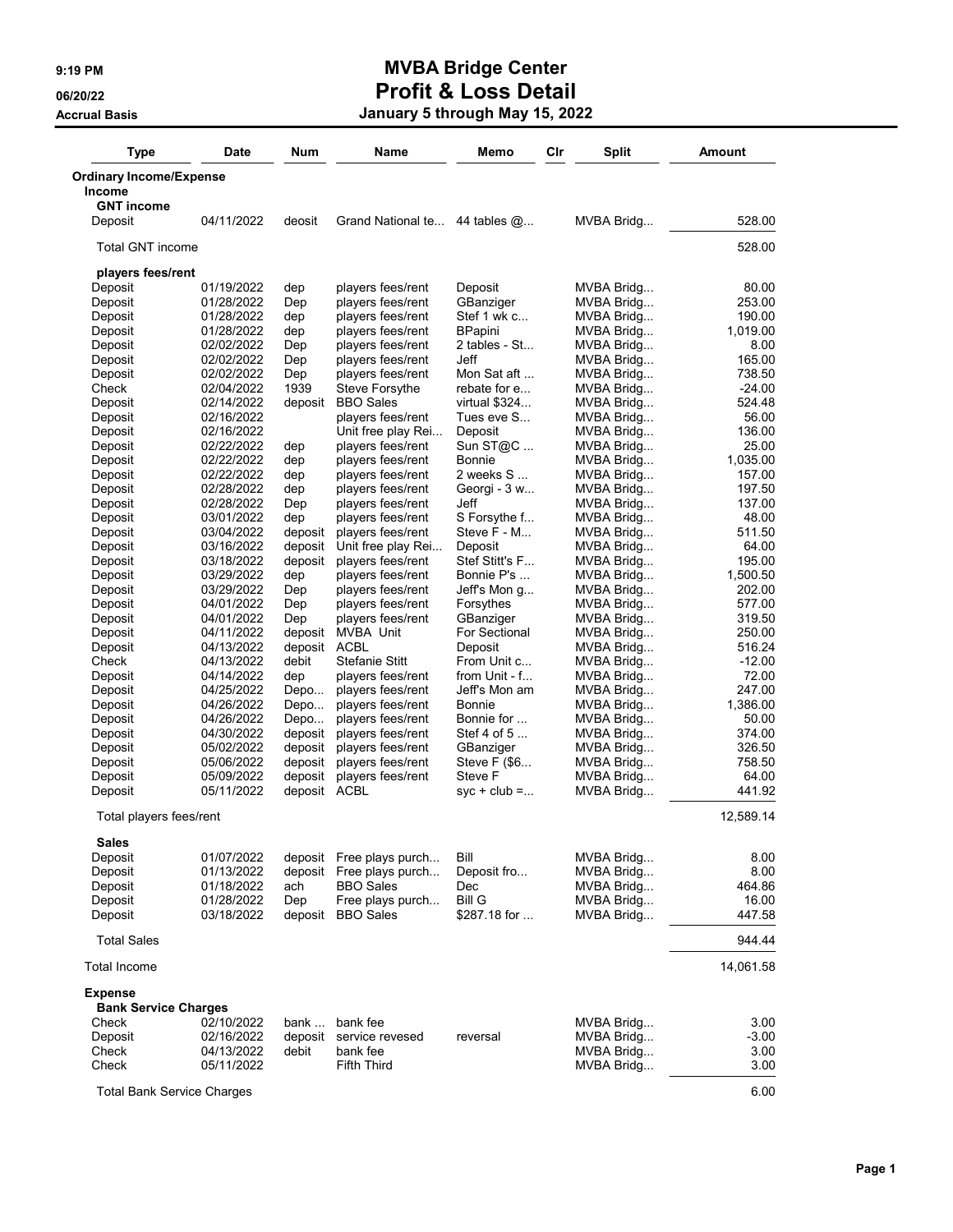| <b>Type</b>                       | Date                     | Num            | Name                      | Memo                   | Cir | <b>Split</b>             | <b>Amount</b>  |
|-----------------------------------|--------------------------|----------------|---------------------------|------------------------|-----|--------------------------|----------------|
| Club Manager pay                  |                          |                |                           |                        |     |                          |                |
| Check                             | 01/18/2022               | 1937           | Georgia Banziger          | Jan 22                 |     | MVBA Bridg               | 300.00         |
| Check                             | 02/16/2022               | 1940           | Georgia Banziger          |                        |     | MVBA Bridg               | 300.00         |
| Check                             | 03/31/2022               | 1947           | Georgia Banziger          | March                  |     | MVBA Bridg               | 300.00         |
| Check                             | 04/12/2022               | 1948           | Georgia Banziger          | April                  |     | MVBA Bridg               | 300.00         |
| Total Club Manager pay            |                          |                |                           |                        |     |                          | 1,200.00       |
| <b>Directing Fees</b><br>Check    | 01/06/2022               | 1936           | <b>William Gottschall</b> | on-line gam            |     | MVBA Bridg               | 140.00         |
| Check                             | 03/11/2022               | 1942           | <b>William Gottschall</b> | Feb online             |     | MVBA Bridg               | 160.00         |
| Check                             | 04/13/2022               | 1949           | <b>William Gottschall</b> | March                  |     | MVBA Bridg               | 180.00         |
| Check                             | 04/28/2022               | 1950           | William Gottschall        | APRIL                  |     | MVBA Bridg               | 160.00         |
| <b>Total Directing Fees</b>       |                          |                |                           |                        |     |                          | 640.00         |
| <b>GNT</b>                        |                          |                |                           |                        |     |                          |                |
| Check                             | 03/30/2022               | debit          | krogers                   | \$16.35 not            |     | MVBA Bridg               | 79.12          |
| Check                             | 04/04/2022               | debit          | krogers                   | mostly donuts          |     | MVBA Bridg               | 31.08          |
| Check                             | 04/08/2022               | debit          | krogers                   | slaw, cooki            |     | MVBA Bridg               | 86.18          |
| Check                             | 04/09/2022               | debit          | krogers                   | 2pkg hot do            |     | MVBA Bridg               | 14.85          |
| Check<br>Check                    | 04/09/2022               | 1945           | Merilace Huff             | hospitality -          |     | MVBA Bridg               | 15.00          |
|                                   | 04/10/2022               | 1946           | Merilace Huff             | hospitaity -           |     | MVBA Bridg               | 9.82           |
| <b>Total GNT</b>                  |                          |                |                           |                        |     |                          | 236.05         |
| hospitality                       |                          |                |                           |                        |     |                          |                |
| Check<br>Check                    | 01/07/2022               | debit          | krogers                   | suplies tras           |     | MVBA Bridg               | 15.46<br>21.19 |
| Check                             | 01/17/2022<br>01/21/2022 | debit<br>debit | krogers                   | hot dogs - o<br>coffee |     | MVBA Bridg<br>MVBA Bridg | 38.94          |
| Check                             | 02/11/2022               | debit          | krogers<br>krogers        | hot dogs $\&\ldots$    |     | MVBA Bridg               | 7.98           |
| Check                             | 02/23/2022               | debit          | Dollar General            | tea, mop, di           |     | MVBA Bridg               | 20.08          |
| Check                             | 03/11/2022               | debit          | krogers                   | supplies - c           |     | MVBA Bridg               | 73.93          |
| Check                             | 04/10/2022               | debit          | Meijers                   | Hot Dogs a             |     | MVBA Bridg               | 10.00          |
| Check                             | 04/15/2022               | debit          | krogers                   | trash & stor           |     | MVBA Bridg               | 28.39          |
| Check                             | 04/26/2022               | debit          | krogers                   | coffee                 |     | MVBA Bridg               | 28.85          |
| <b>Total hospitality</b>          |                          |                |                           |                        |     |                          | 244.82         |
| <b>Insurance Expense</b><br>Check |                          | debit          | State Farm Insur          |                        |     |                          | 237.50         |
|                                   | 03/08/2022               |                |                           |                        |     | MVBA Bridg               |                |
| <b>Total Insurance Expense</b>    |                          |                |                           |                        |     |                          | 237.50         |
| internet                          |                          |                |                           |                        |     |                          |                |
| Check                             | 01/27/2022               | debit          | AOL                       |                        |     | MVBA Bridg               | 5.36           |
| Check<br>Check                    | 02/28/2022<br>03/28/2022 | debit<br>debit | AOL<br>AOL                |                        |     | MVBA Bridg<br>MVBA Bridg | 5.36<br>5.36   |
| Check                             | 04/27/2022               | debit          | <b>AOL</b>                |                        |     | MVBA Bridg               | 5.36           |
| Total internet                    |                          |                |                           |                        |     |                          | 21.44          |
| miscellanious                     |                          |                |                           |                        |     |                          |                |
| Check                             | 05/03/2022               | 1951           | John Banziger             | Home Depo              |     | MVBA Bridg               | 23.04          |
| Check                             | 05/03/2022               | 1954           | Jeff Gargrave             | Box fan $@$            |     | MVBA Bridg               | 21.50          |
| Total miscellanious               |                          |                |                           |                        |     |                          | 44.54          |
| phone/internet                    |                          |                |                           |                        |     |                          |                |
| Check                             | 02/01/2022               | debit          | AT&T                      |                        |     | MVBA Bridg               | 87.08          |
| Check                             | 03/04/2022               | eft            | AT&T                      | autopay                |     | MVBA Bridg               | 87.08          |
| Check                             | 04/04/2022               | debit          | AT&T                      |                        |     | MVBA Bridg               | 87.08          |
| Check                             | 05/04/2022               | debit          | A T & T                   |                        |     | MVBA Bridg               | 86.71          |
| Total phone/internet              |                          |                |                           |                        |     |                          | 347.95         |
| postage<br>Check                  | 04/15/2022               | debit          | <b>USPS</b>               |                        |     | MVBA Bridg               | 12.38          |
| Total postage                     |                          |                |                           |                        |     |                          | 12.38          |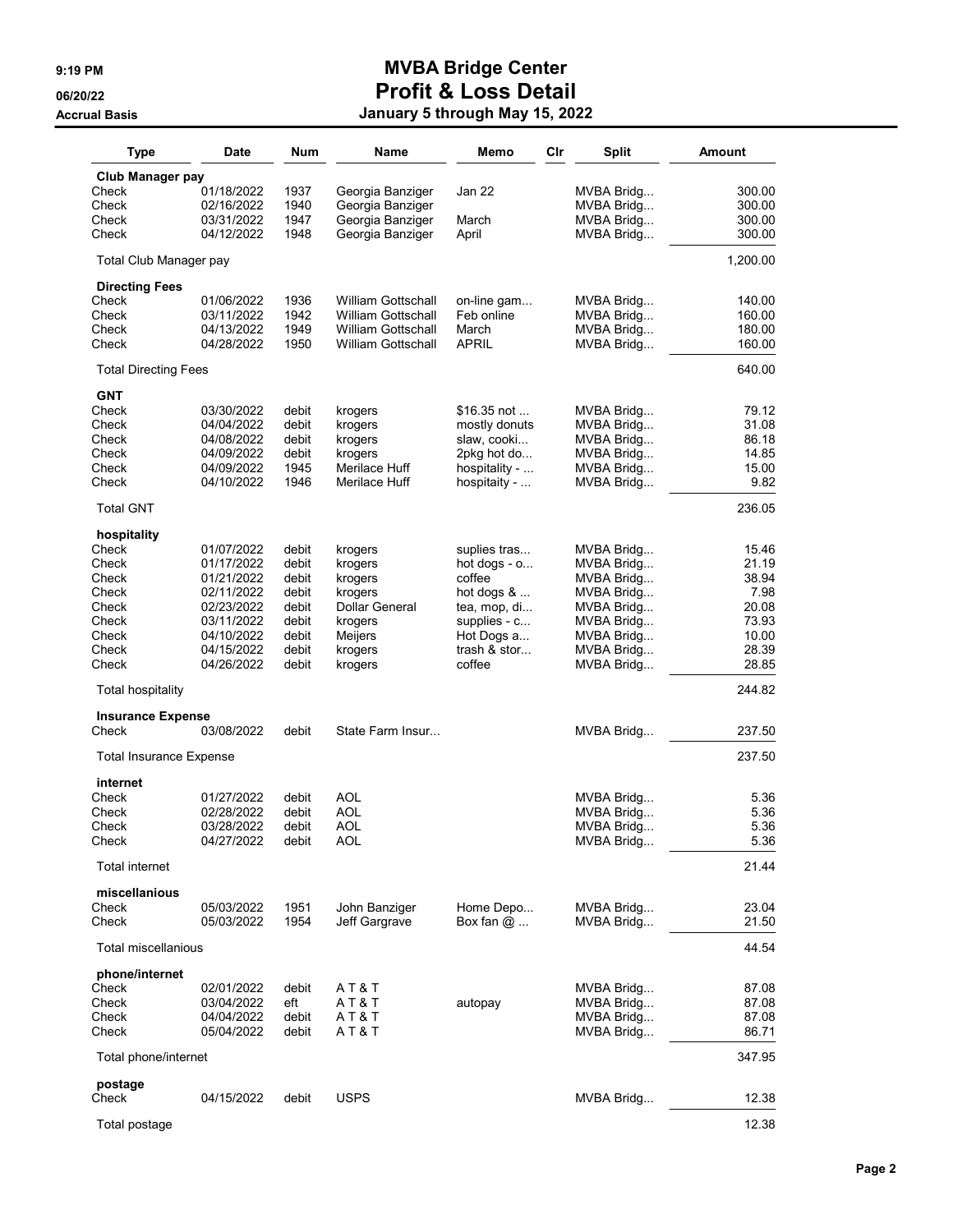| <b>Type</b>                                 | Date                     | Num            | Name                        | Memo                            | Cir | <b>Split</b>             | <b>Amount</b>    |
|---------------------------------------------|--------------------------|----------------|-----------------------------|---------------------------------|-----|--------------------------|------------------|
| <b>Rent Expense</b>                         |                          |                |                             |                                 |     |                          |                  |
| Check                                       | 02/04/2022               | 1938           | Lifepoint Church            |                                 |     | MVBA Bridg               | 2,400.00         |
| Check                                       | 03/04/2022               | 1941           | Lifepoint Church            |                                 |     | MVBA Bridg               | 2,400.00         |
| Check                                       | 04/04/2022               | 1944           | Lifepoint Church            |                                 |     | MVBA Bridg               | 2,400.00         |
| Check                                       | 05/04/2022               | 1953           | Lifepoint Church            |                                 |     | MVBA Bridg               | 2,400.00         |
| <b>Total Rent Expense</b>                   |                          |                |                             |                                 |     |                          | 9,600.00         |
| <b>Sanctions</b><br>Check                   | 02/04/2022               | debit          | <b>ACBL</b>                 |                                 |     | MVBA Bridg               | 589.50           |
| Check                                       | 03/03/2022               | debit          | <b>ACBL</b>                 |                                 |     | MVBA Bridg               | 407.00           |
| Check                                       | 04/03/2022               | debit          | <b>ACBL</b>                 | March                           |     | MVBA Bridg               | 157.25           |
| Check                                       | 05/05/2022               | debit          | <b>ACBL</b>                 | \$173 local c                   |     | MVBA Bridg               | 614.00           |
| <b>Total Sanctions</b>                      |                          |                |                             |                                 |     |                          | 1,767.75         |
| savings                                     |                          |                |                             |                                 |     |                          |                  |
| Deposit                                     | 02/16/2022               | Tran           | Transfer from Sa            | Deposit                         |     | MVBA Bridg               | $-1,000.00$      |
| Check                                       | 02/18/2022               | Tran           | Transfer to Savings         |                                 |     | MVBA Bridg               | 1,000.00         |
| Total savings                               |                          |                |                             |                                 |     |                          | 0.00             |
| stac fees                                   |                          |                |                             |                                 |     |                          |                  |
| Check                                       | 02/02/2022               | debit          | Cincy                       | 34 tables                       |     | MVBA Bridg               | 238.00           |
| Check<br>Check                              | 02/22/2022<br>03/23/2022 | debit<br>debit | Cincy<br><b>STAC</b>        | 38 * 7 (\$38                    |     | MVBA Bridg               | 266.00<br>248.50 |
| Check                                       | 05/03/2022               | 1952           | void                        | To Cincy<br>$\sim$<br>Royal ST@ |     | MVBA Bridg<br>MVBA Bridg |                  |
| Check                                       | 05/08/2022               | 1955           | MVBA Bridge Ce              | to sav acct                     |     | MVBA Bridg               | 297.50           |
| Total stac fees                             |                          |                |                             |                                 |     |                          | 1,050.00         |
| supplies                                    |                          |                |                             |                                 |     |                          |                  |
| Check                                       | 02/07/2022               | debit          | Staples Advantage           |                                 |     | MVBA Bridg               | 10.50            |
| Check                                       | 02/24/2022               | debit          | krogers                     | ice melt                        |     | MVBA Bridg               | 7.50             |
| Check<br>Check                              | 02/28/2022<br>04/06/2022 | debit<br>debit | Staples Advantage<br>Amazon | small plates<br>cleaning - s    |     | MVBA Bridg               | 124.07<br>15.00  |
| Check                                       | 04/11/2022               | debit          | Staples Advantage           | coffee filters                  |     | MVBA Bridg<br>MVBA Bridg | 64.47            |
| Check                                       | 04/18/2022               | debit          | walmart                     | Plastic cups                    |     | MVBA Bridg               | 11.27            |
| <b>Total supplies</b>                       |                          |                |                             |                                 |     |                          | 232.81           |
| void<br>Check                               | 04/04/2022               | 1943           | void                        |                                 |     | MVBA Bridg               |                  |
|                                             |                          |                |                             |                                 |     |                          | 0.00             |
| <b>Total void</b>                           |                          |                |                             |                                 |     |                          | 0.00             |
| <b>Total Expense</b>                        |                          |                |                             |                                 |     |                          | 15,641.24        |
| Net Ordinary Income                         |                          |                |                             |                                 |     |                          | $-1,579.66$      |
| Other Income/Expense<br><b>Other Income</b> |                          |                |                             |                                 |     |                          |                  |
| free plays<br>Deposit                       | 05/06/2022               |                | deposit MVBA Unit           | Deposit                         |     | MVBA Bridg               | 88.00            |
| Total free plays                            |                          |                |                             |                                 |     |                          | 88.00            |
| STaC money collected for Dis 11             |                          |                |                             |                                 |     |                          |                  |
| Deposit                                     | 01/28/2022               | Dep            | <b>STAC</b>                 | Deposit                         |     | MVBA Bridg               | 248.00           |
| Deposit                                     | 02/02/2022               | dep            | <b>STAC</b>                 | Last day - Sat                  |     | MVBA Bridg               | 24.00            |
| Deposit                                     | 02/11/2022               | deposit        | players fees/rent           | ST@C Jan                        |     | MVBA Bridg               | 27.00            |
| Deposit                                     | 02/16/2022               |                | <b>STAC</b>                 | Deposit                         |     | MVBA Bridg               | 168.00           |
| Deposit                                     | 02/22/2022               | Dep            | <b>STAC</b>                 | 17 tables - $t$                 |     | MVBA Bridg               | 136.00           |
| Deposit                                     | 03/16/2022               | deposit STAC   |                             | 1st 3 days                      |     | MVBA Bridg               | 184.00           |
| Deposit                                     | 03/21/2022               | <b>DEP</b>     | <b>STAC</b>                 | Deposit                         |     | MVBA Bridg               | 100.00           |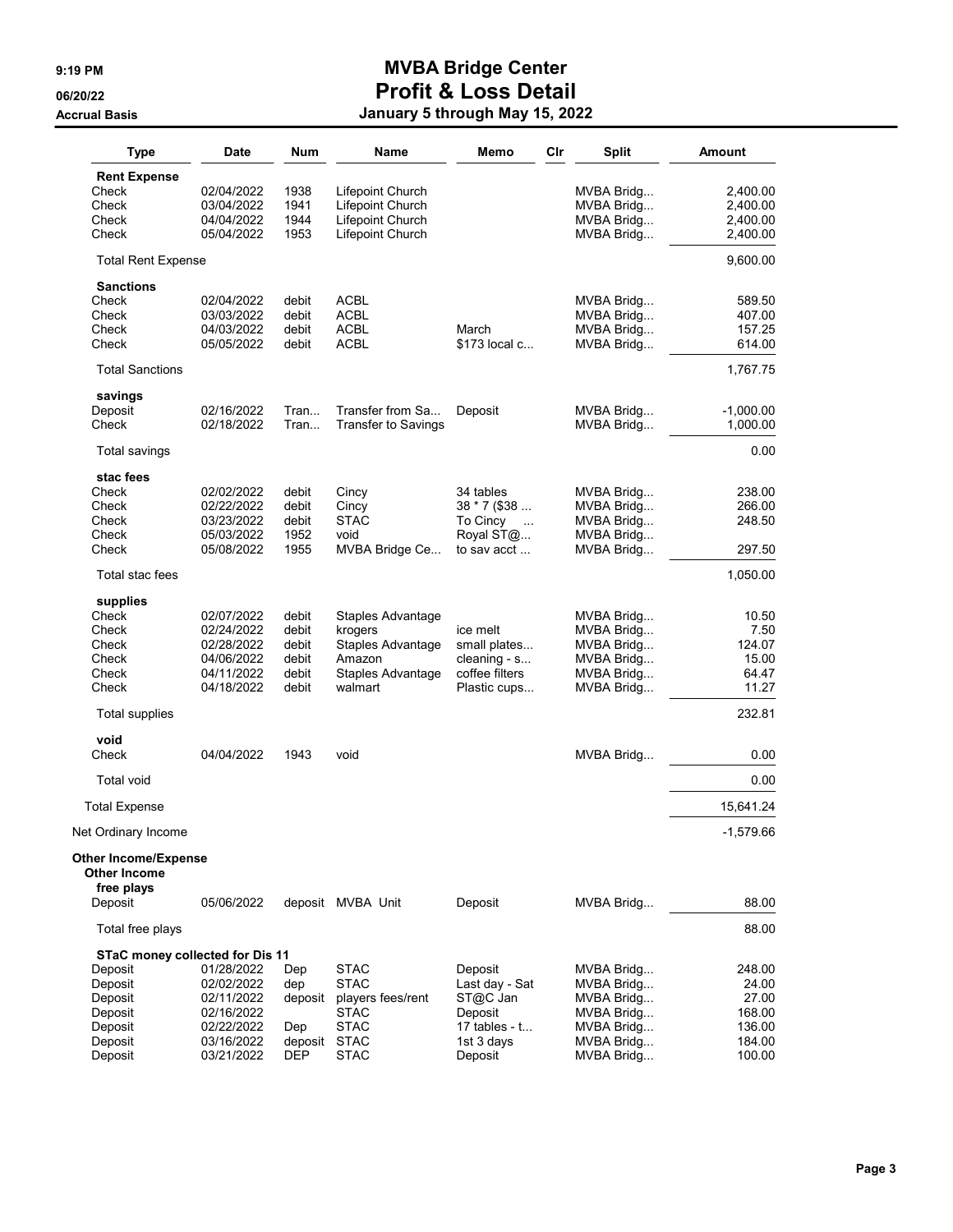| <b>Type</b>                           | <b>Date</b>              | <b>Num</b>           | Name        | Memo                  | Cir | <b>Split</b>             | Amount           |
|---------------------------------------|--------------------------|----------------------|-------------|-----------------------|-----|--------------------------|------------------|
| Deposit<br>Deposit                    | 04/26/2022<br>05/02/2022 | Depo<br>deposit STAC | <b>STAC</b> | taken in MV<br>Th-Sun |     | MVBA Bridg<br>MVBA Bridg | 172.00<br>168.00 |
| Total STaC money collected for Dis 11 |                          |                      |             |                       |     |                          | 1,227.00         |
| <b>Total Other Income</b>             |                          |                      |             |                       |     |                          | 1,315.00         |
| Net Other Income                      |                          |                      |             |                       |     |                          | 1,315.00         |
| Net Income                            |                          |                      |             |                       |     |                          | $-264.66$        |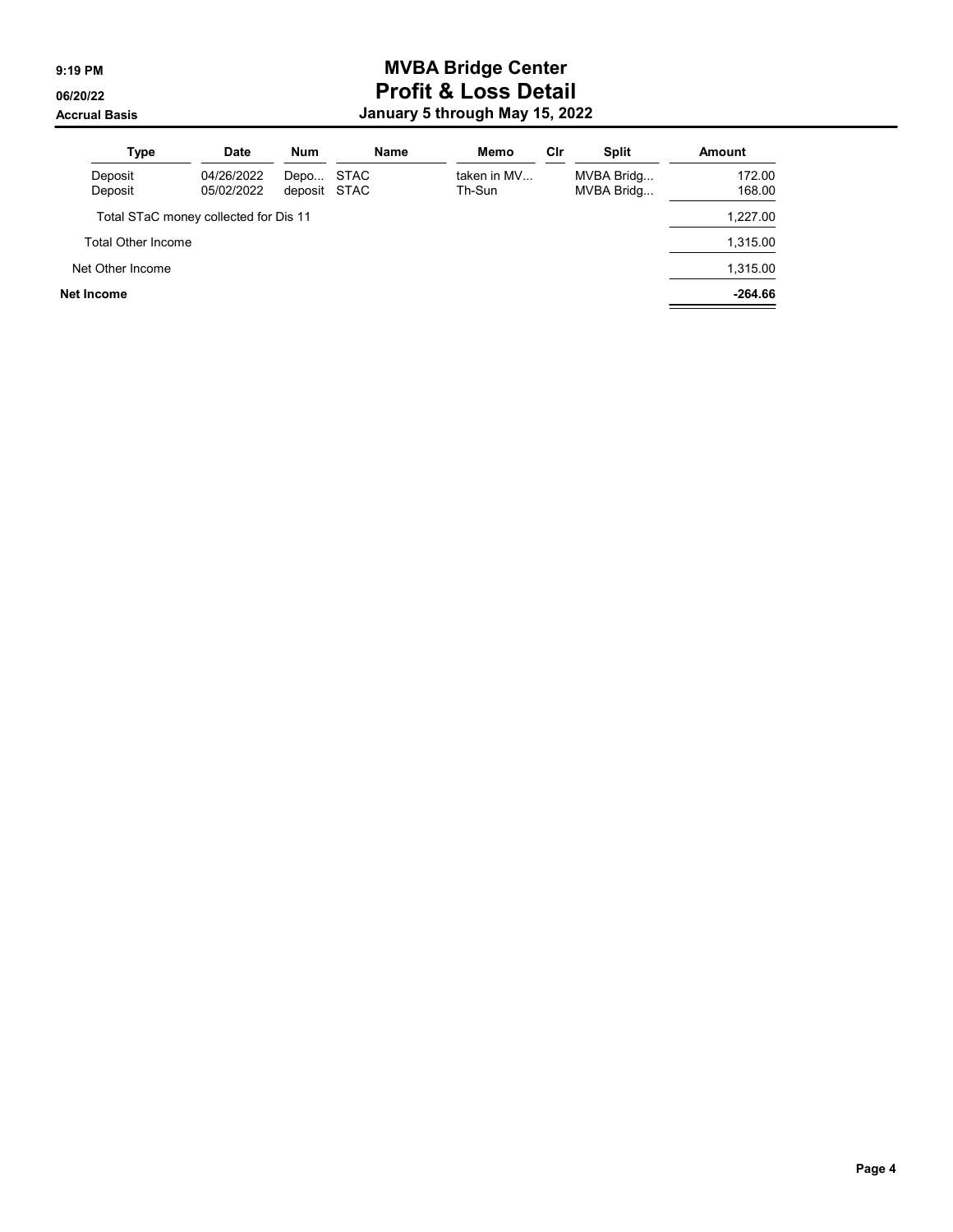### Balance

| 528.00                                                                                                                                                                                                                                                                                                                                                                                                                                                            |
|-------------------------------------------------------------------------------------------------------------------------------------------------------------------------------------------------------------------------------------------------------------------------------------------------------------------------------------------------------------------------------------------------------------------------------------------------------------------|
| 528.00                                                                                                                                                                                                                                                                                                                                                                                                                                                            |
| 80.00<br>333.00<br>523.00<br>,542.00<br>1<br>1,550.00<br>1,715.00<br>2,453.50<br>2,429.50<br>2,953.98<br>3,009.98<br>3,145.98<br>3,170.98<br>4,205.98<br>4,362.98<br>4,560.48<br>4,697.48<br>4,745.48<br>5,256.98<br>5,320.98<br>5,515.98<br>7,016.48<br>.218.48<br>7<br>7,795.48<br>8,114.98<br>8,364.98<br>8,881.22<br>8,869.22<br>8,941.22<br>9,188.22<br>10,574.22<br>10,624.22<br>10,998.22<br>11,324.72<br>12,083.22<br>12,147.22<br>12,589.14<br>12,589.14 |
| 8.00<br>16.00<br>480.86<br>496.86<br>944.44                                                                                                                                                                                                                                                                                                                                                                                                                       |
| 944.44                                                                                                                                                                                                                                                                                                                                                                                                                                                            |
| 14,061.58                                                                                                                                                                                                                                                                                                                                                                                                                                                         |
|                                                                                                                                                                                                                                                                                                                                                                                                                                                                   |
| 3.00<br>0.00<br>3.00<br>6.00                                                                                                                                                                                                                                                                                                                                                                                                                                      |
| 6.00                                                                                                                                                                                                                                                                                                                                                                                                                                                              |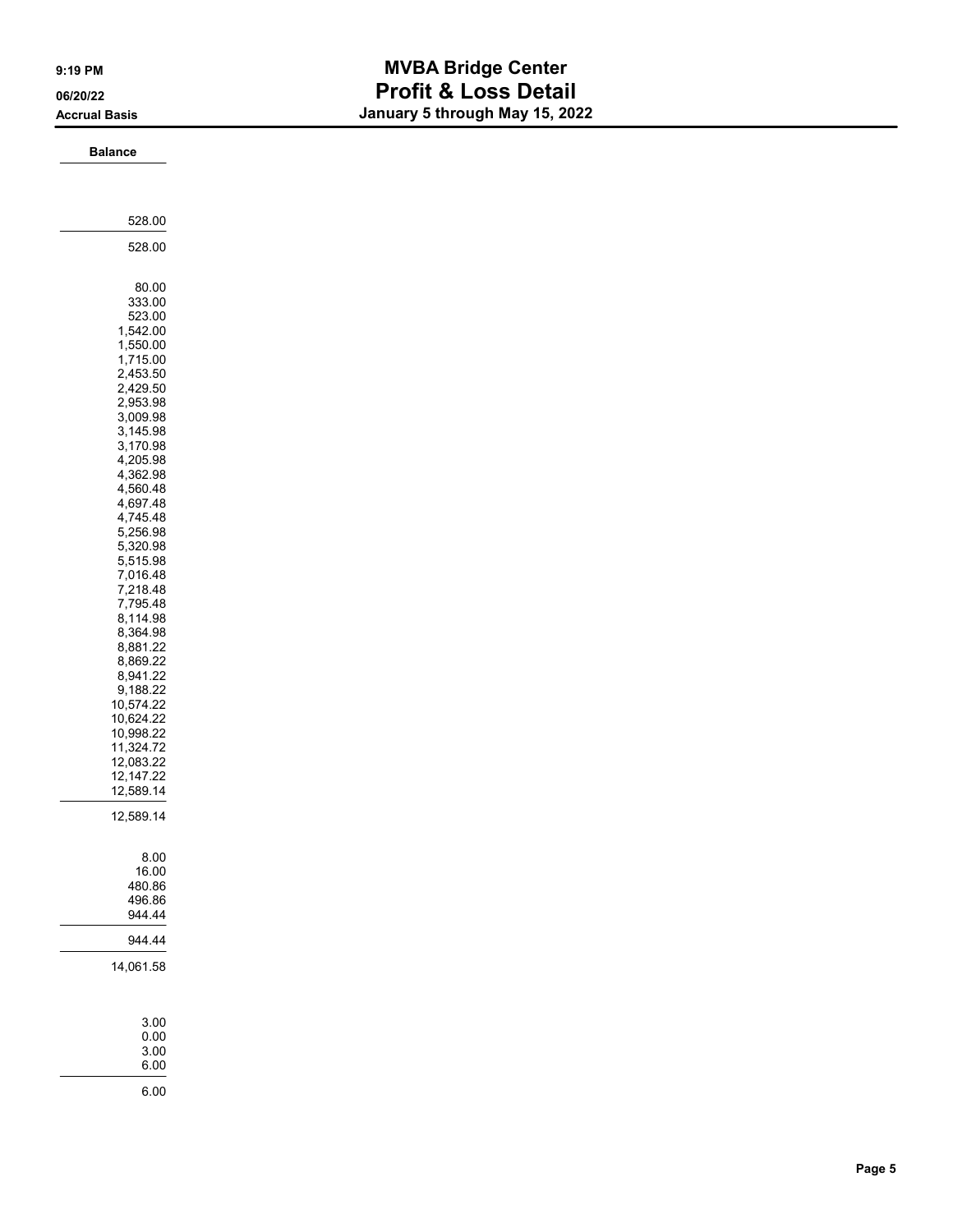| <b>Balance</b>   |  |
|------------------|--|
| 300.00           |  |
| 600.00           |  |
| 900.00           |  |
| 1,200.00         |  |
|                  |  |
| 1,200.00         |  |
| 140.00           |  |
| 300.00           |  |
| 480.00           |  |
| 640.00           |  |
|                  |  |
| 640.00           |  |
| 79.12            |  |
| 110.20           |  |
| 196.38           |  |
| 211.23           |  |
| 226.23           |  |
| 236.05           |  |
| 236.05           |  |
|                  |  |
| 15.46            |  |
| 36.65            |  |
| 75.59            |  |
| 83.57            |  |
| 103.65           |  |
| 177.58<br>187.58 |  |
| 215.97           |  |
| 244.82           |  |
| 244.82           |  |
|                  |  |
| 237.50           |  |
| 237.50           |  |
|                  |  |
| 5.36             |  |
| 10.72            |  |
| 16.08<br>21.44   |  |
|                  |  |
| 21.44            |  |
| 23.04            |  |
| 44.54            |  |
| 44.54            |  |
|                  |  |
| 87.08<br>174.16  |  |
| 261.24           |  |
| 347.95           |  |
| 347.95           |  |
|                  |  |
| 12.38            |  |
| 12.38            |  |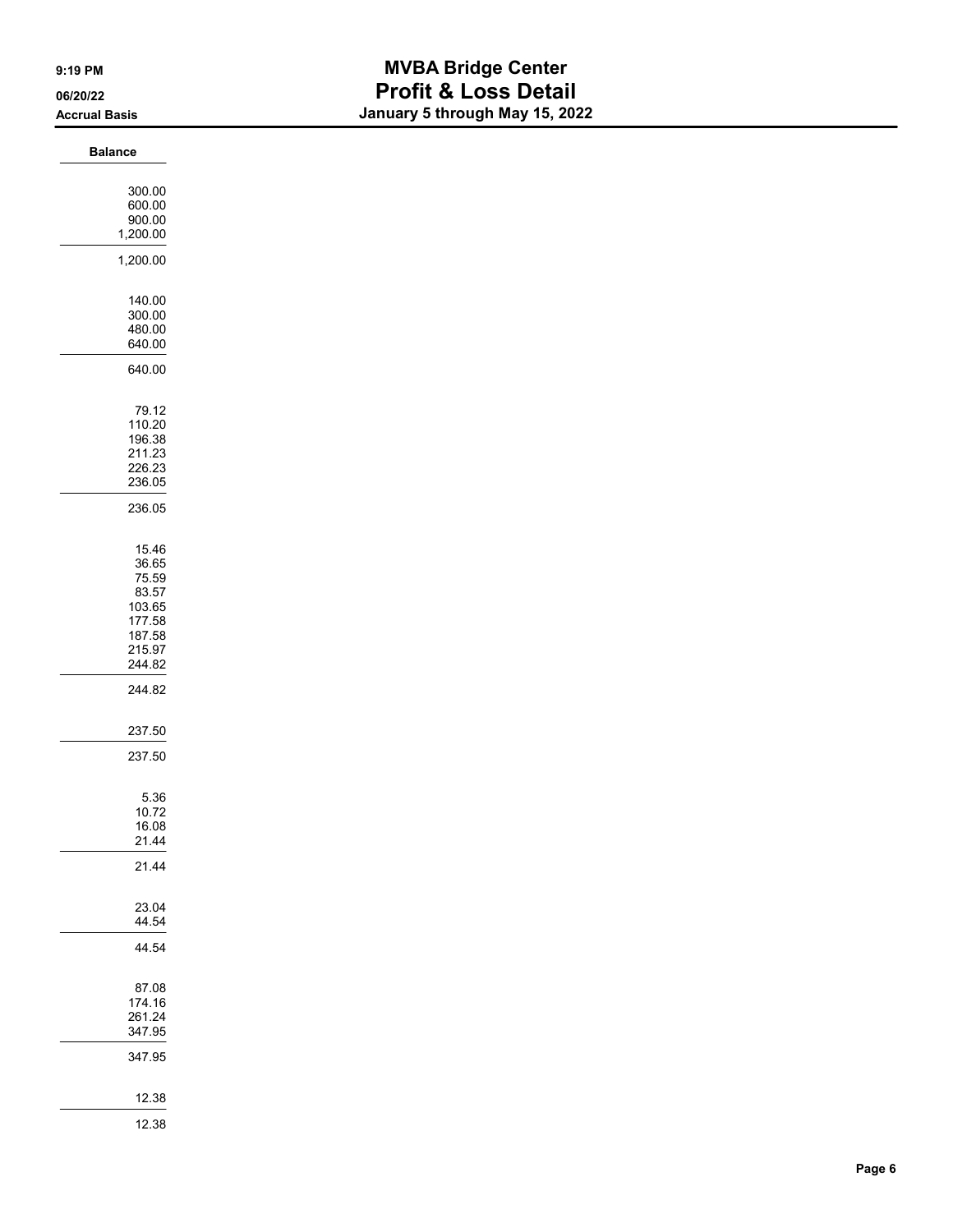| <b>Balance</b>       |
|----------------------|
| 2,400.00             |
| 4,800.00             |
| 7,200.00<br>9,600.00 |
|                      |
| 9,600.00             |
| 589.50               |
| 996.50               |
| 1,153.75<br>1,767.75 |
| 1,767.75             |
| $-1,000.00$          |
| $0.00\,$             |
| 0.00                 |
|                      |
| 238.00<br>504.00     |
| 752.50               |
| 752.50<br>1,050.00   |
|                      |
| 1,050.00             |
| 10.50                |
| 18.00<br>142.07      |
| 157.07               |
| 221.54<br>232.81     |
|                      |
| 232.81               |
| $0.00\,$             |
| $0.00\,$             |
| 15,641.24            |
| $-1,579.66$          |
|                      |
|                      |
|                      |
| 88.00                |
| 88.00                |
| 248.00               |
| 272.00               |
| 299.00<br>467.00     |
| 603.00<br>787.00     |